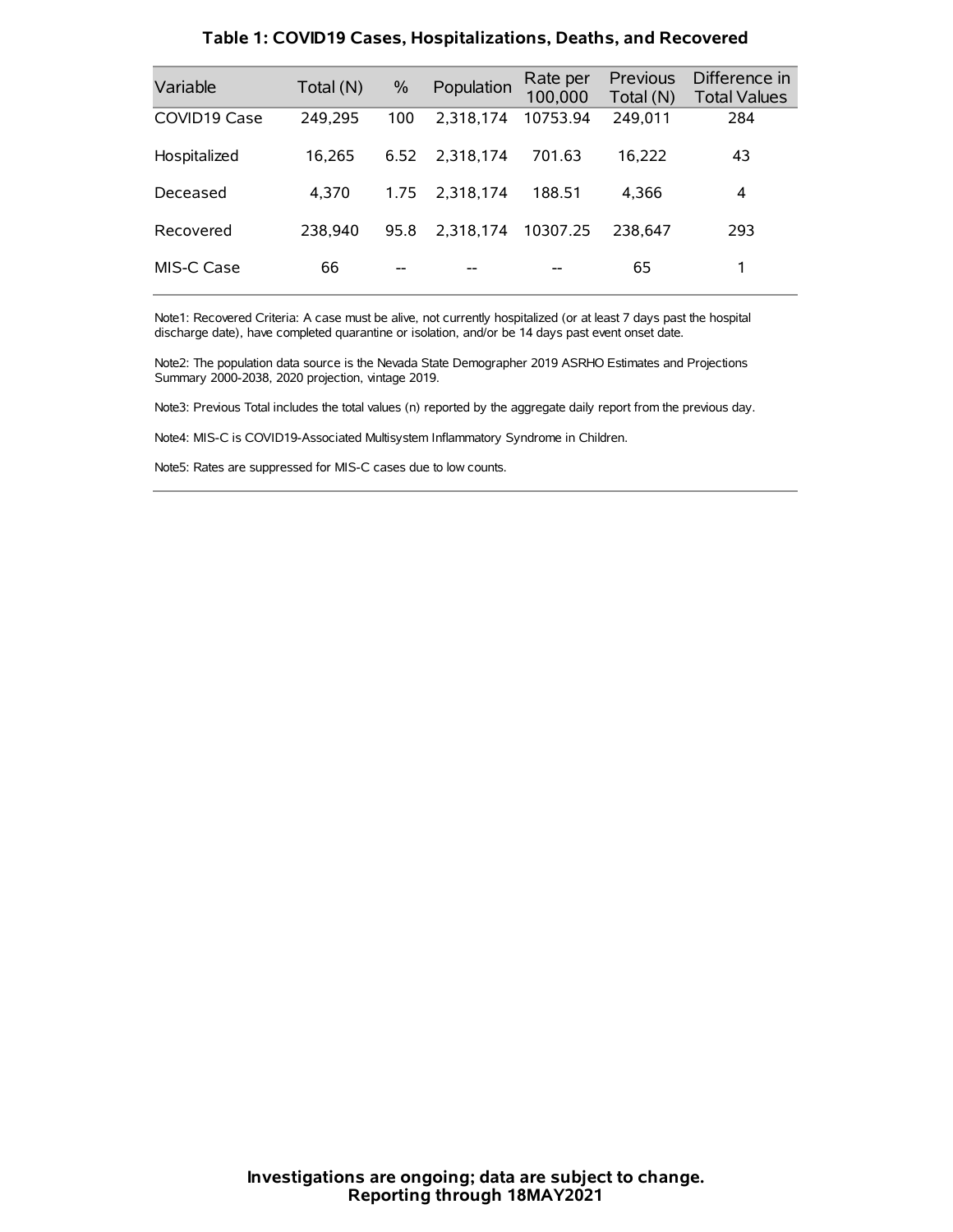# **Table 2: COVID19 Cases**

| Variable                     | Outcome                           | N      | $\%$ | Population | Rate per<br>100,000 |
|------------------------------|-----------------------------------|--------|------|------------|---------------------|
| Age Categories               | Aged 4 or less                    | 5162   | 2.07 | 149,165    | 3460.6              |
|                              | Aged 5 to 17                      | 23936  | 9.60 | 406,595    | 5886.9              |
|                              | Aged 18 to 24                     | 31266  | 12.5 | 216,762    | 14424               |
|                              | Aged 25 to 49                     | 113962 | 45.7 | 803,732    | 14179               |
|                              | Aged 50 to 64                     | 48276  | 19.4 | 423,461    | 11400               |
|                              | Aged $64+$                        | 26608  | 10.7 | 318,459    | 8355.2              |
|                              | Unknown                           | 85     | 0.03 |            |                     |
| <b>Birth Sex</b>             | Female                            | 127624 | 51.2 | 1,160,285  | 10999               |
|                              | Male                              | 119619 | 48.0 | 1,157,889  | 10331               |
|                              | Unknown                           | 2052   | 0.82 |            |                     |
| Race/Ethnicity               | Hispanic                          | 82221  | 33.0 | 763,053    | 10775               |
|                              | White                             | 62243  | 25.0 | 1,006,929  | 6181.5              |
|                              | <b>Black</b>                      | 19203  | 7.70 | 262,671    | 7310.7              |
|                              | Asian or Pacific Islander         | 18843  | 7.56 | 270,209    | 6973.5              |
|                              | American Indian, Eskimo, or Aleut | 365    | 0.15 | 15,311     | 2383.8              |
|                              | Other                             | 18063  | 7.25 |            |                     |
|                              | Unknown                           | 48357  | 19.4 |            |                     |
| Underlying Medical Condition | <b>Yes</b>                        | 48854  | 19.6 |            |                     |
|                              | No/Unknown                        | 200441 | 80.4 |            |                     |

Note1: Breakdown of Race is exlusively non-Hispanic.

Note2: Underlying Medical Condition is any identified health condition.

Note3: The population data source is the Nevada State Demographer 2019 ASRHO Estimates and Projections Summary 2000-2038, 2020 projection, vintage 2019.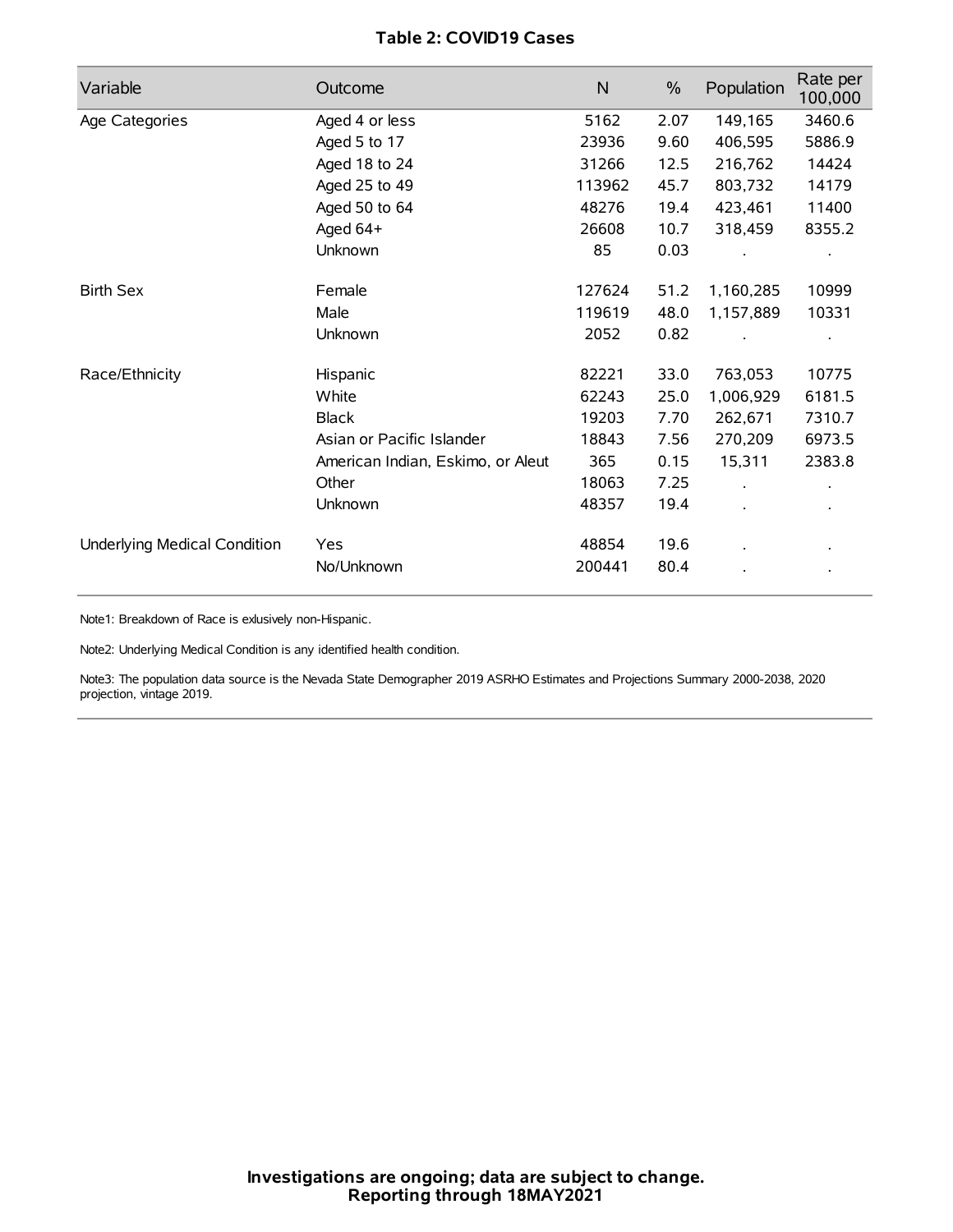| Variable         | Outcome                           | $\mathsf{N}$ | $\%$ | Population | Rate per<br>100,000 |
|------------------|-----------------------------------|--------------|------|------------|---------------------|
| Age Categories   | Aged 4 or less                    | 106          | 0.7  | 149,165    | 71.06               |
|                  | Aged 5 to 17                      | 185          | 1.1  | 406,595    | 45.50               |
|                  | Aged 18 to 24                     | 342          | 2.1  | 216,762    | 157.78              |
|                  | Aged 25 to 49                     | 3803         | 23.4 | 803,732    | 473.17              |
|                  | Aged 50 to 64                     | 4562         | 28.0 | 423,461    | 1077.3              |
|                  | Aged 64+                          | 7265         | 44.7 | 318,459    | 2281.3              |
|                  | Unknown                           | 2            | 0.0  |            | --                  |
| <b>Birth Sex</b> | Female                            | 7191         | 44.2 | 1,160,285  | 619.76              |
|                  | Male                              | 9048         | 55.6 | 1,157,889  | 781.42              |
|                  | Unknown                           | 26           | 0.2  |            |                     |
| Race/Ethnicity   | Hispanic                          | 4949         | 30.4 | 763,053    | 648.58              |
|                  | White                             | 5674         | 34.9 | 1,006,929  | 563.50              |
|                  | <b>Black</b>                      | 2095         | 12.9 | 262,671    | 797.58              |
|                  | Asian or Pacific Islander         | 1817         | 11.2 | 270,209    | 672.44              |
|                  | American Indian, Eskimo, or Aleut | 29           | 0.2  | 15,311     | 189.40              |
|                  | Other                             | 627          | 3.9  |            |                     |
|                  | Unknown                           | 1074         | 6.6  |            |                     |

# **Table 3: COVID19 Hospitalizations - General Characteristics**

Note1: Breakdown of Race is exlusively non-Hispanic.

Note2: The population data source is the Nevada State Demographer 2019 ASRHO Estimates and Projections Summary 2000-2038, 2020 projection, vintage 2019.

Note3: Rates for categories with fewer than 12 cases are suppressed due to high relative standard error.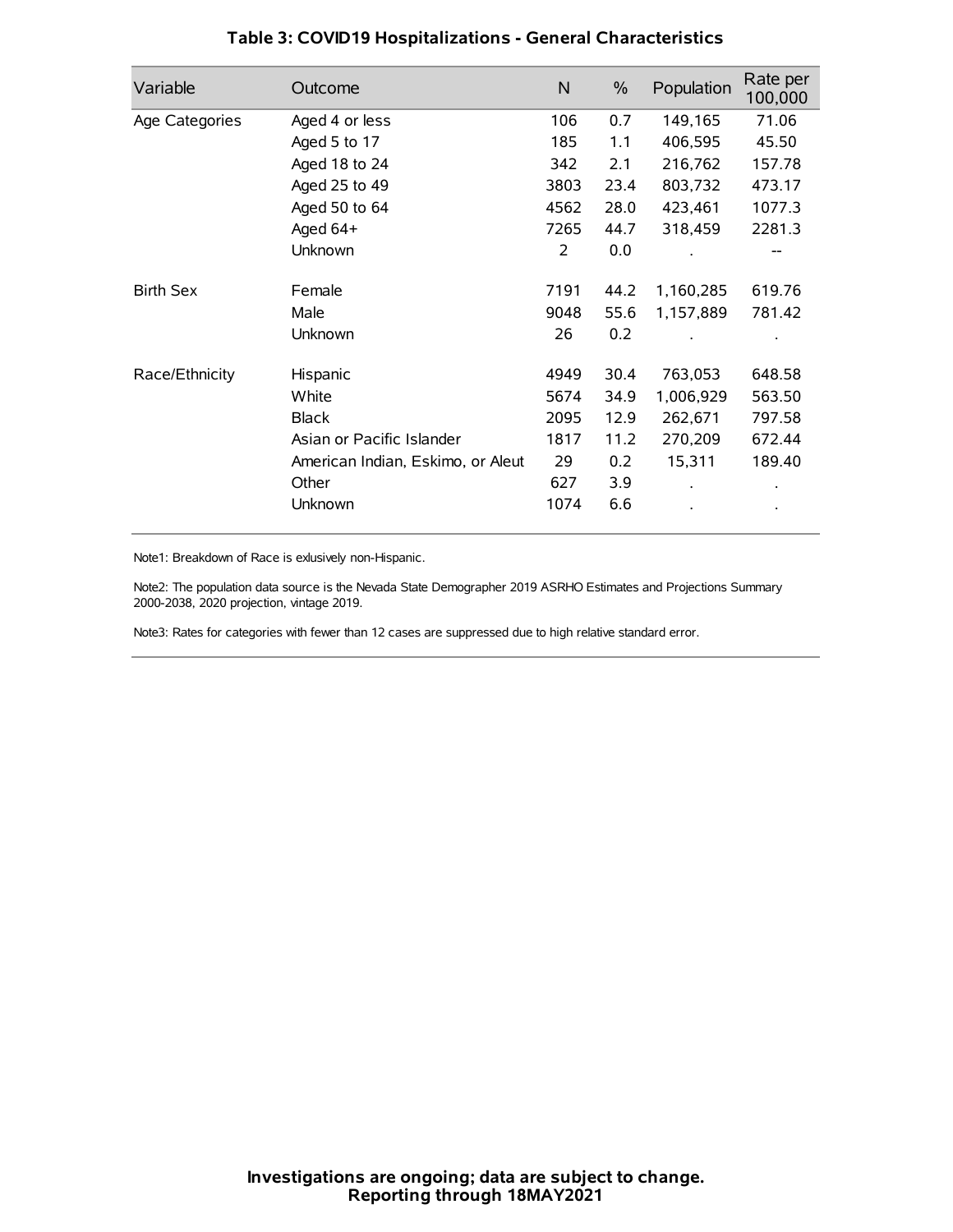| Variable                            | Outcome   | N     | $\%$ |
|-------------------------------------|-----------|-------|------|
| Deceased                            | Yes       | 3689  | 22.7 |
|                                     | No        | 12576 | 77.3 |
| ICU                                 | Yes       | 4281  | 26.3 |
|                                     | <b>No</b> | 11984 | 73.7 |
| Intubated                           | Yes       | 2097  | 12.9 |
|                                     | No        | 14168 | 87.1 |
| <b>Underlying Medical Condition</b> | Yes       | 10276 | 63.2 |
|                                     | No        | 5989  | 36.8 |
| Hypertension                        | Yes       | 5875  | N/A  |
| Immunocompromised                   | Yes       | 358   | N/A  |
| Chronic Heart Disease               | Yes       | 2034  | N/A  |
| Chronic Liver Disease               | Yes       | 212   | N/A  |
| Chronic Kidney Disease              | Yes       | 1415  | N/A  |
| <b>Diabetes</b>                     | Yes       | 4549  | N/A  |
| Neurologic/Neurodevelopmental       | Yes       | 726   | N/A  |
| Chronic Lung Disease                | Yes       | 2466  | N/A  |
| <b>Historically Healthy</b>         | Yes       | 3114  | N/A  |
| Other                               | Yes       | 4100  | N/A  |

# **Table 4: COVID19 Hospitalizations - Morbidity**

Note1: Underlying Medical Condition is any identified health condition.

Note2: The breakdown of health conditions are not mutually exlusive (i.e., a person can have more than one risk factor).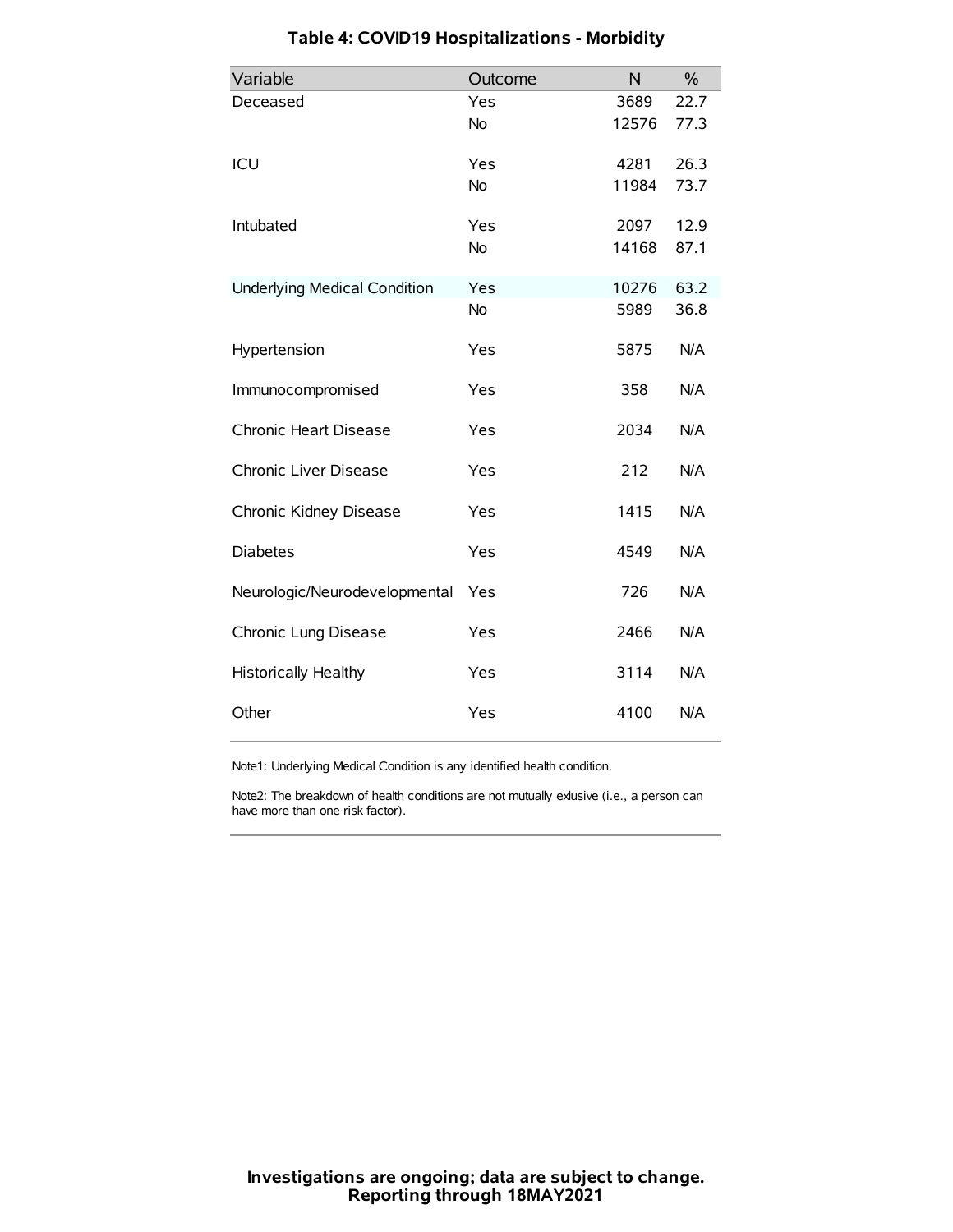| Variable         | Outcome                           | $\mathsf{N}$ | $\%$ | Population           | Rate per<br>100,000 |
|------------------|-----------------------------------|--------------|------|----------------------|---------------------|
| Age Categories   | Aged 5 to 17                      | 4            | 0.1  | 406,595              | --                  |
|                  | Aged 18 to 24                     | 7            | 0.2  | 216,762              |                     |
|                  | Aged 25 to 49                     | 303          | 6.9  | 803,732              | 37.70               |
|                  | Aged 50 to 64                     | 859          | 19.7 | 423,461              | 202.85              |
|                  | Aged 64+                          | 3197         | 73.2 | 318,459              | 1003.9              |
| <b>Birth Sex</b> | Female                            | 1639         | 37.5 | 1,160,285            | 141.26              |
|                  | Male                              | 2723         | 62.3 | 1,157,889            | 235.17              |
|                  | Unknown                           | 8            | 0.2  |                      |                     |
| Race/Ethnicity   | Hispanic                          | 1213         | 27.8 | 763,053              | 158.97              |
|                  | White                             | 1967         | 45.0 | 1,006,929            | 195.35              |
|                  | <b>Black</b>                      | 512          | 11.7 | 262,671              | 194.92              |
|                  | Asian or Pacific Islander         | 602          | 13.8 | 270,209              | 222.79              |
|                  | American Indian, Eskimo, or Aleut | 10           | 0.2  | 15,311               |                     |
|                  | Other                             | 45           | 1.0  | $\ddot{\phantom{0}}$ | $\bullet$           |
|                  | Unknown                           | 21           | 0.5  |                      |                     |

## **Table 5: COVID19 Deaths - General Characteristics**

Note1: Breakdown of Race is exlusively non-Hispanic.

Note2: The population data source is the Nevada State Demographer 2019 ASRHO Estimates and Projections Summary 2000-2038, 2020 projection, vintage 2019.

Note3: Rates for categories with fewer than 12 cases are suppressed due to high relative standard error.